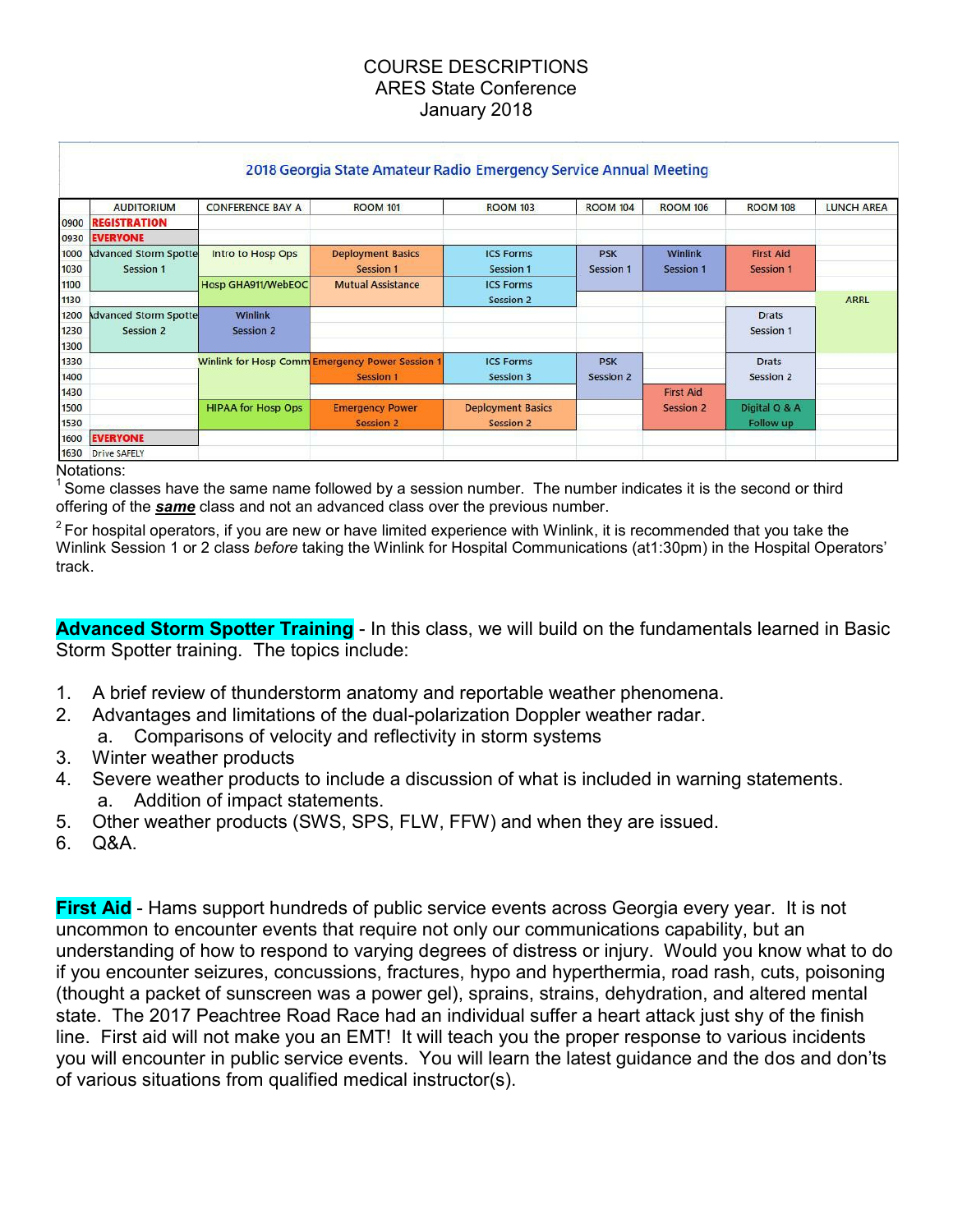**Introduction to Hospital Operations** - This class is designed for all operators and will review the Hospital Emergency Operations Plan. Whether a seasoned operator or a new HAM, this course is mandatory for serving as a hospital operator. Specific areas included are; deployment & activation, situational awareness, presentation, the ICS structure and how we fit in, modes and methods of communicating traffic and information, deactivation and personal issues. This course will be taught by Bret Smith W4HBS and Steve Jonas K4SDJ.

**Mutual Aid** - This presentation will share the ARES *Mutual Assistance Team* (MAT) concept and its mission. The discussion will focus on the mindset, mission, example scenarios, and requirements necessary to qualify as a candidate for ARESMAT. MAT is a quick-response team that stands up core communication assets to and from areas or incidents that need supplemental emergency communications support giving standard Amateur emergency communications time to organize follow-on operations. That activity, when requested, can be associated with supporting the State of Georgia's SOC, a region of the State, down to the county or city level, events such as Hurricane Irma, and potentially out of State incidents. Team focus is centered on operation from the SOC and the field. The presentation's purpose is to inform interested ARES members who may want to consider participation in the program.

**Navigating and Using WebEOC** - This class is for all operators and will cover how to navigate and use the GHA911/WebEOC system for situational awareness as well as reporting status updates. We will demonstrate a simulated "disaster" and how operators can work as a team to give status updates for mutual support. The class will be taught by Yusuf Rahman, GHA Project Manager for the Georgia Hospital Association.

**Using Winlink Express for Hospital Communications** - This will be an "advanced" class for all operators with a working knowledge of Winlink and its various modes (Winmor, Winmor P2P, Packet, Packet P2P, and Pactor). We will demonstrate utilizing templates for ICS forms (IC-213, IC-205, IC-205a and IC-309), completion of the forms and transmitting. We will discuss other requirements for message transmission and how operators can utilize the Winlink Express suite for various tasks. A fundamental knowledge of Winlink Express is strongly recommended. This course will be taught by John Davis WB4QDX. *Please note that if you are new to Winlink or you have limited experience operating Winlink using using a radio to send messages, it is highly recommended that you take the Winlink Sessions (1 or 2) that take place before this class time. See the course description for "Winlink" listed later in this document*.

**Understanding the HIPAA Privacy Rule** - All hospitals are required to protect patient protected information (PPI) even during disasters. Hospital Operators are also required to understand and comply with this rule. The Health Insurance Portability and Accountability Act (HIPAA) is universal and carries severe penalties for hospitals and healthcare institutions in the event of a data breach. This course will provide an overview of protected information as well as non-protected information. Attendees will leave with a clear understanding of what can be transmitted and what cannot. This course will be taught by Michael Patterson KM4HDS, RN, EMHP and Director of Emergency Services, Fannin Regional Hospital.

**Emergency Power** - This session will cover many aspects of emergency power including power needs, power conservation, generators (safety, selection, maintenance), fuel (safety, types, storage), batteries (sizing, types, charging, maintenance, voltage boosters), solar (types, efficiency), and do-ityourself projects.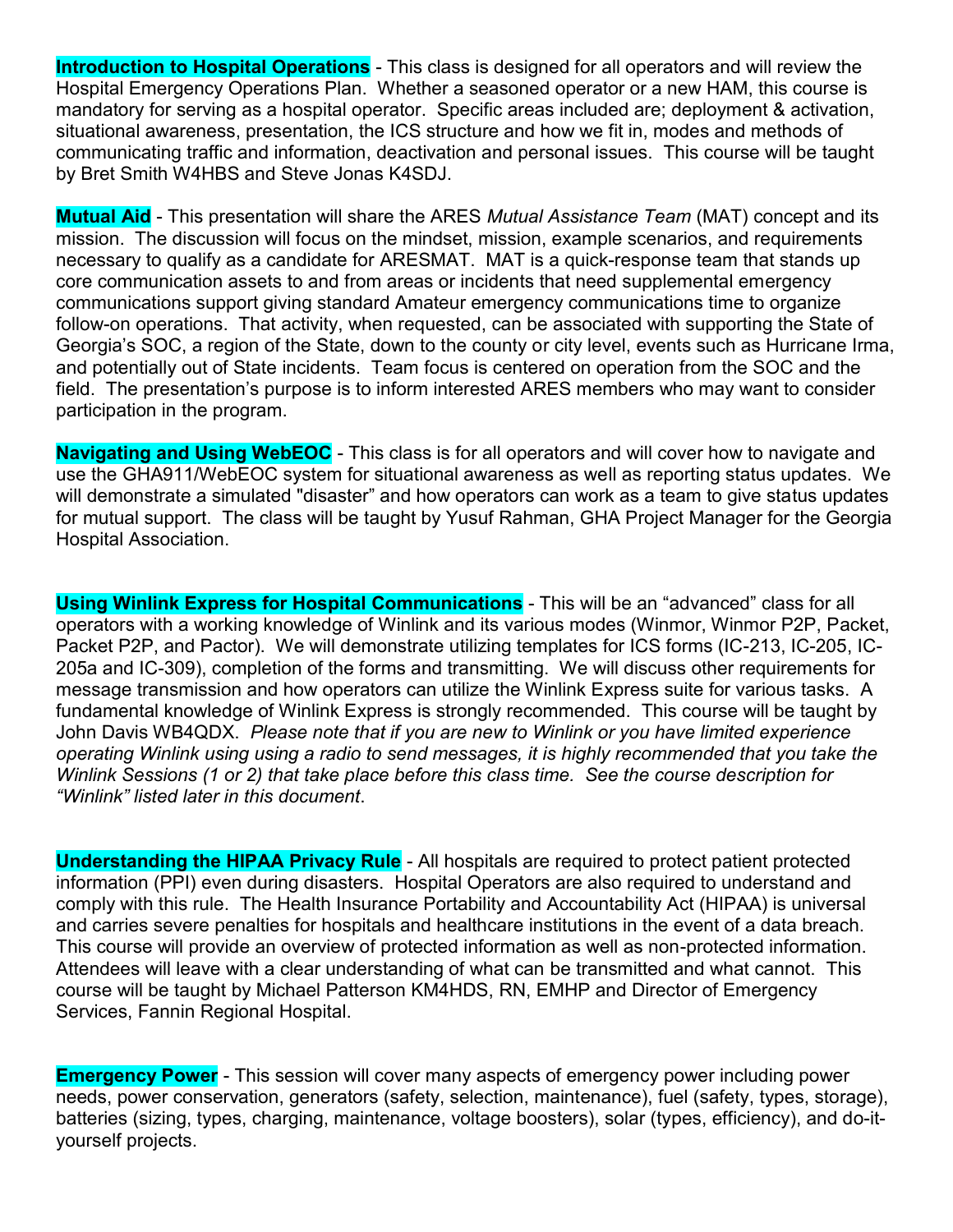**Deployment Basics** – This course introduces you to the ARES Mutual Aid Team (ARES-MAT). We will cover what ARES MAT is, when and where we deploy, equipment requirements, personal requirements, working with your local district or county, and how to become a member of the MAT team.

**Winlink** – Winlink (also known as Winlink 2000) is a worldwide radio messaging system that uses amateur-band radio frequencies to provide radio interconnection services that include email with attachments, forms, position reporting, weather bulletins, emergency relief communications, and message relay. As one of the three Amateur Radio data applications used in Georgia ARES, it provides email capabilities to other Amateur stations as well as standard Internet email accounts using a worldwide message servers around the world for redundancy. Winlink can be used on VHF, UHF and HF frequencies using several transmission modes. The class will provide instruction on how to install, setup and operate a Winlink station to send and receive messages using radio or Internet connections to provide a valuable tool for emergency communications.

**PSK** – Phase Shift Keying (PSK) is a valuable mode for emergency communications. Using the NBEMS suite of tools including FLDIGI over PSK, it allows amateur radio operators to reliably send and receive data using nearly any computer and any analog radio without requiring a dedicated digital infrastructure or specialized modem hardware. Using various modes. PSK modes allow for keyboard-to-keyboard communications as well as a wide variety of messages including ICS and ARRL forms. PSK modes can operate VHF, UHF both simplex and through repeaters as well as HF modes. The class will provide hands-on instruction to install, setup and operate using the NBEMS suite of programs and the use of common forms used by Georgia ARES and served agencies.

**D-RATS** – Originally developed for data messaging over D-STAR radios, D-RATS provides chat, messaging, file transfer , position reporting and forms over D-STAR radios and Internet connections. Using the extensive Georgia network of D-STAR repeaters and reflectors, D-RATS provides a valuable EMCOMM tool for data. The class will provide instruction in installation, configuration and use of D-RATS over a D-STAR radio or an Internet connection.

**ICS Forms** – This course is taught by GEMA and will prepare the individual in properly filling out and using certain ICS forms. Some of the forms include: ICS 204, 205, 211, 217, 221, and 309. Recent experience working in the State Operations Center during Hurricane Irma, indicates a need to become proficient using these forms if ARES is to function alongside GEMA during a crisis. This class has pre-req study courses: IS-100.b, IS-200.b, IS-700.a, and IS-800.b.

**ARRL** – There will be a table set up with ARRL information.

**What if I don't get into a class and have free time?** The best thing to do is what we always do – communicate. Small group discussion has ALWAYS been encouraged at these meetings and is often highly beneficial. Go to the lunch area and talk with your fellow Hams and members of the Emergency Management community. Share your ideas, experiences, concerns, and questions with